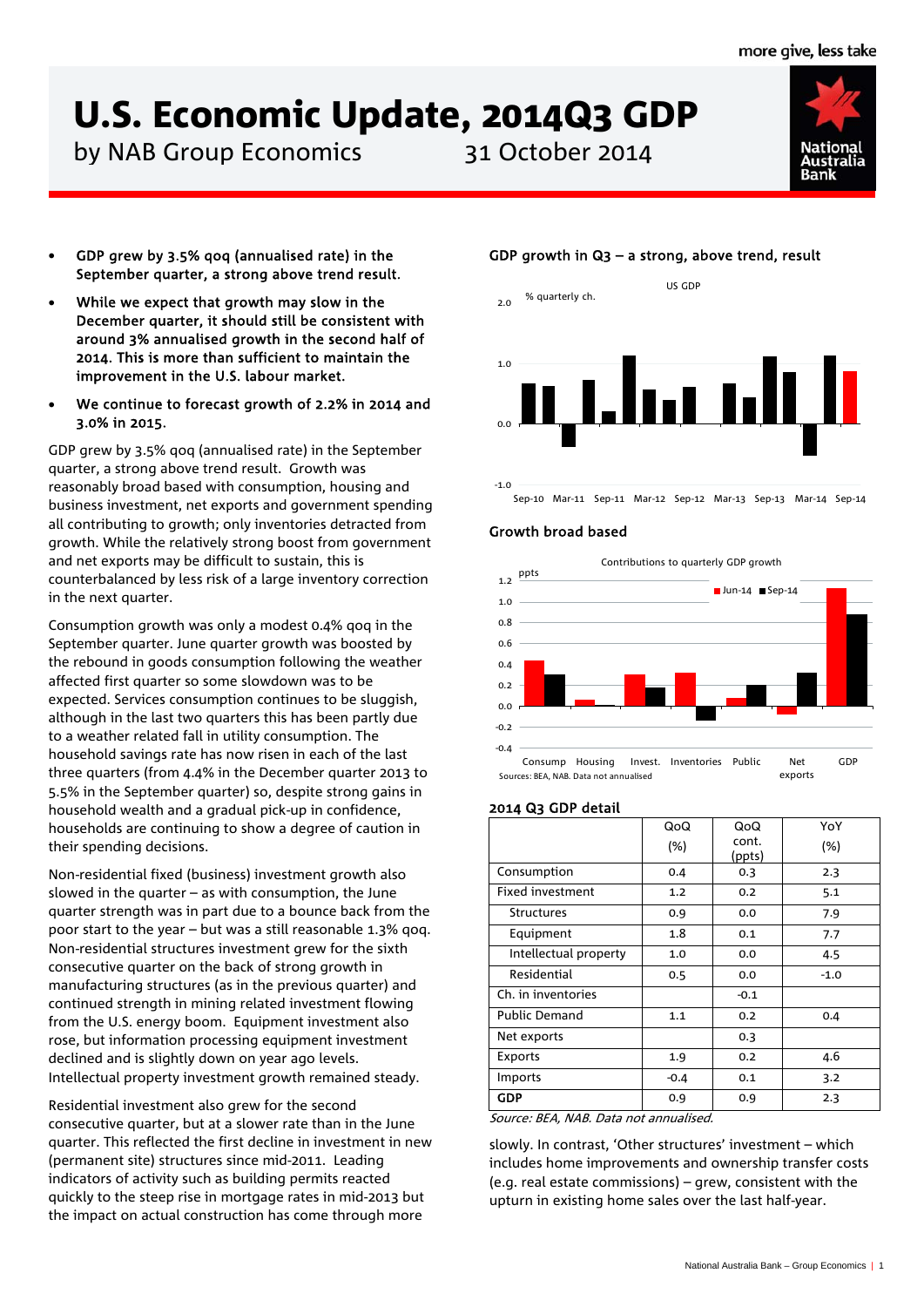Exports grew strongly for the second quarter in a row, rising by 1.9% qoq, seemingly at odds with recent concerns about the strength of the global economy. In contrast, despite the strong growth in the U.S., imports declined, although this followed a large increase in the previous quarter. As a result, net exports made a strong contribution to growth.

One of the major surprises was the strength in Government consumption and investment, which grew by 1.1% qoq, well above the previous quarter's 0.4%. This largely reflected a spike in national defence spending. A possible explanation is that it reflects the operations against ISIS but it is not certain.

Inventory accumulation in the September quarter was still solid by historical standards, but as it was slower than in the previous quarter its contribution to growth was negative (-0.1 ppt).

The personal consumption expenditure (PCE) price index – the Federal Reserve's preferred inflation measure – slowed a little to 1.5% yoy in the September quarter. The large decline in oil prices – if sustained – means that inflation is likely to decline even further in the December quarter. Annual core inflation (which excludes food and energy prices) was steady, growing by 1.5%.

#### Oil prices weighing on headline Inflation



Sources: BEA, EIA, BLS, NAB. Quarterly data; gasoline price for Dec. '14 quarter equal to October average. Seasonal adjustment of gasoline by NAB using CPI seasonal factors.

#### Assessment

The September quarter GDP outcome is a strong result, as it shows growth is well above the economy's long-term potential growth rate (which [we consider](http://business.nab.com.au/us-economic-update-august-2014-7537/) to be around 2%). While we expect that growth may slow in the December quarter – as the boost from net exports and government spending are unlikely to be repeated and may even be unwound to some extent – it should still be consistent with solid (around 3% annualised) growth in the second half of 2014. Growth of this magnitude is more than sufficient to continue the improvement in the labour market. This is supported by the continued downwards trend in initial jobless claims (the latest data were also released overnight). Overall, we continue to forecast growth of 2.2% in 2014 and 3.0% in 2015.

While October business manufacturing survey measures of activity softened a little, they remain at solid levels. Manufacturing is one of the more trade exposed sectors in the economy, and so at this stage global growth concerns

and US dollar appreciation don't appear to be having a major impact.

#### Business and consumer sentiment positive



Sources: Philadelphia, Dallas, Kansas City, Richmond, New York Federal Reserves, Conference Board, University of Michigan/Thomson Reuters. Data are to October 2014.

Moreover, consumer confidence, as measure by both the Conference Board and University of Michigan, hit a recovery high in October. Rising confidence, coupled with strong employment growth and ongoing improvement in household balance sheets should underpin solid future consumption growth. While dependent on how long they are maintained, the recent fall in gasoline prices (and associated softer inflation readings) are also a plus for household budgets.

We expect residential investment to grow over time as activity returns to more normal levels, supported by low vacancy rates and on-going employment growth. Business investment is also expected to remain positive, supported by a high level of profits and improving credit conditions.

At the same time, fiscal headwinds have faded and monetary policy remains accommodative. While the Fed's October meeting statement (released last Wednesday U.S. time) announced the end of its monthly asset purchase program (QE) we expect the fed funds rate will remain at its current, near zero, level until mid-2015. This view is based around continuing above-trend economic growth leading to further falls in the unemployment rate and a gradual rise in the core inflation rate.

While there is little noticeable impact so far, risks around the growth outlook are centred on the impact of the recent US dollar appreciation, coupled with global economic growth concerns – particularly in the Euro-zone. In any event, we expect the US dollar will continue to appreciate over time (but are factoring in a more gradual pace) which, coupled with solid U.S. growth, will put pressure on net exports.

#### For more information, please contact

| Tony Kelly | $+61$ 3 9208 5049       |
|------------|-------------------------|
|            | antony.kelly@nab.com.au |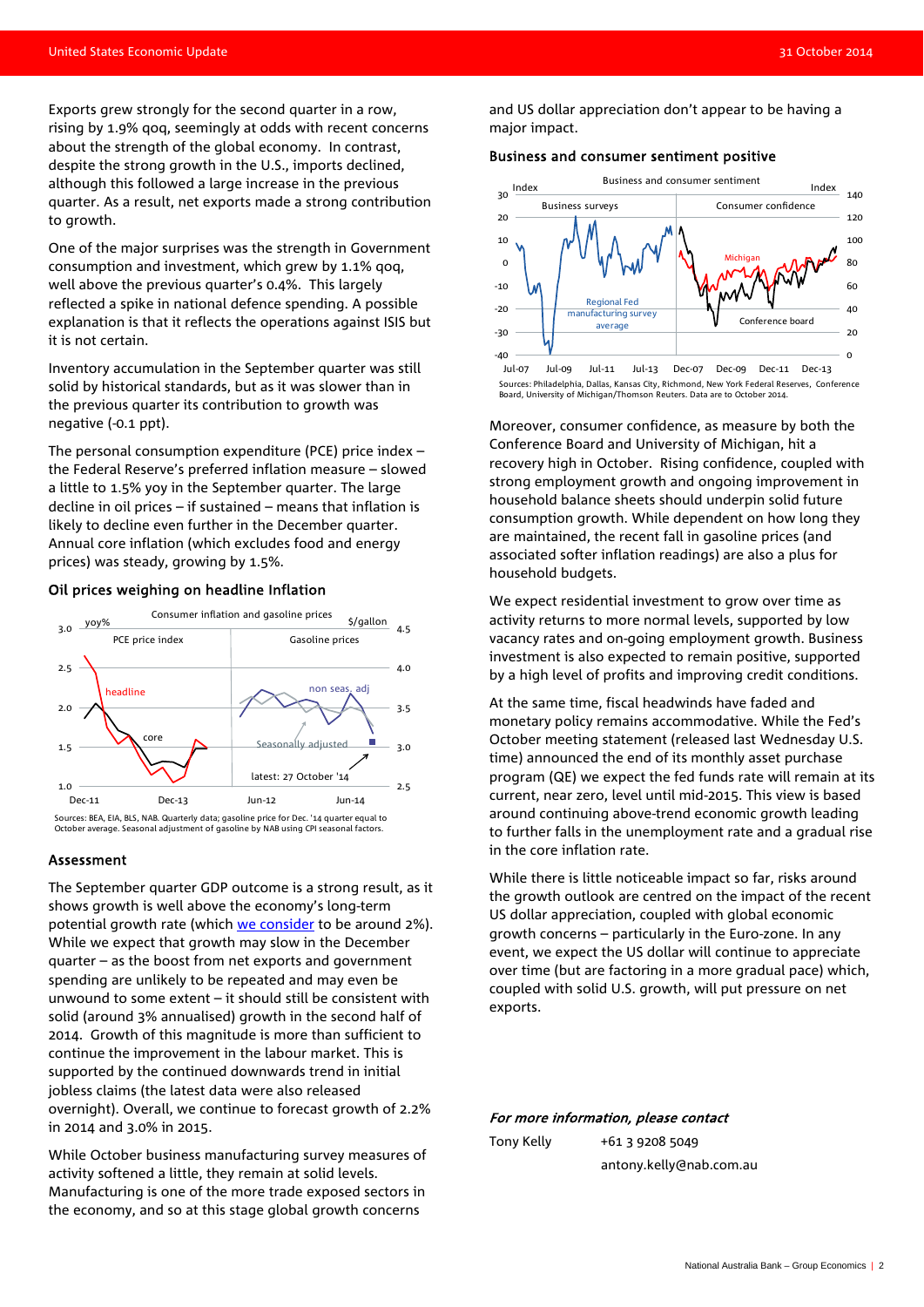| <b>US Economic &amp; Financial Forecasts</b> |                     |        |        |                  |      |        |        |        |        |        |        |      |      |      |
|----------------------------------------------|---------------------|--------|--------|------------------|------|--------|--------|--------|--------|--------|--------|------|------|------|
|                                              | Year Average Chng % |        |        | Quarterly Chng % |      |        |        |        |        |        |        |      |      |      |
|                                              |                     |        |        |                  | 2013 |        | 2014   |        |        |        | 2015   |      |      |      |
|                                              | 2013                | 2014   | 2015   | 2016             | Q3   | Q4     | Q1     | Q2     | Q3     | Q4     | Q1     | Q2   | Q3   | Q4   |
| <b>US GDP and Components</b>                 |                     |        |        |                  |      |        |        |        |        |        |        |      |      |      |
| Household consumption                        | 2.4                 | 2.2    | 2.6    | 2.6              | 0.5  | 0.9    | 0.3    | 0.6    | 0.4    | 0.7    | 0.7    | 0.7  | 0.7  | 0.7  |
| Private fixed investment                     | 4.7                 | 5.2    | 7.4    | 6.3              | 1.6  | 1.5    | 0.0    | 2.3    | 1.2    | 2.0    | 1.9    | 1.8  | 1.7  | 1.6  |
| Government spending                          | $-2.0$              | $-0.1$ | 0.6    | 0.8              | 0.0  | $-1.0$ | $-0.2$ | 0.4    | 1.1    | $-0.3$ | 0.0    | 0.1  | 0.2  | 0.2  |
| Inventories*                                 | 0.0                 | 0.0    | $-0.1$ | 0.0              | 0.3  | $-0.1$ | $-0.3$ | 0.3    | $-0.1$ | $-0.1$ | 0.0    | 0.0  | 0.0  | 0.0  |
| Net exports*                                 | 0.2                 | $-0.1$ | 0.0    | $-0.1$           | 0.1  | 0.3    | $-0.4$ | $-0.1$ | 0.3    | $-0.1$ | $-0.1$ | 0.0  | 0.0  | 0.0  |
| <b>Real GDP</b>                              | 2.2                 | 2.2    | 3.0    | 2.8              | 1.1  | 0.9    | $-0.5$ | 1.1    | 0.9    | 0.6    | 0.7    | 0.7  | 0.7  | 0.7  |
| Note: GDP (annualised rate)                  |                     |        |        |                  | 4.5  | 3.5    | $-2.1$ | 4.6    | 3.5    | 2.5    | 2.7    | 2.9  | 2.9  | 2.9  |
| US Other Key Indicators (end of period)      |                     |        |        |                  |      |        |        |        |        |        |        |      |      |      |
| PCE deflator-headline                        |                     |        |        |                  |      |        |        |        |        |        |        |      |      |      |
| Headline                                     | 1.0                 | 1.3    | 2.0    | 2.0              | 0.4  | 0.3    | 0.3    | 0.6    | 0.3    | 0.1    | 0.4    | 0.5  | 0.5  | 0.5  |
| Core                                         | 1.3                 | 1.5    | 1.9    | 2.0              | 0.4  | 0.3    | 0.3    | 0.5    | 0.3    | 0.4    | 0.5    | 0.5  | 0.5  | 0.5  |
| Unemployment rate - qtly average (%)         | 7.0                 | 5.8    | 5.2    | 4.8              | 7.3  | 7.0    | 6.7    | 6.2    | 6.1    | 5.8    | 5.6    | 5.5  | 5.3  | 5.2  |
| US Key Interest Rates (end of period)        |                     |        |        |                  |      |        |        |        |        |        |        |      |      |      |
| Fed funds rate (top of target range)         | 0.25                | 0.25   | 1.00   | 2.50             | 0.25 | 0.25   | 0.25   | 0.25   | 0.25   | 0.25   | 0.25   | 0.50 | 0.75 | 1.00 |
| 10-year bond rate                            | 3.03                | 2.50   | 3.50   | 3.00             | 2.61 | 3.03   | 2.72   | 2.53   | 2.49   | 2.50   | 3.00   | 3.25 | 3.50 | 3.50 |

 **Source: NAB Group Economics**

\*Contribution to real GDP